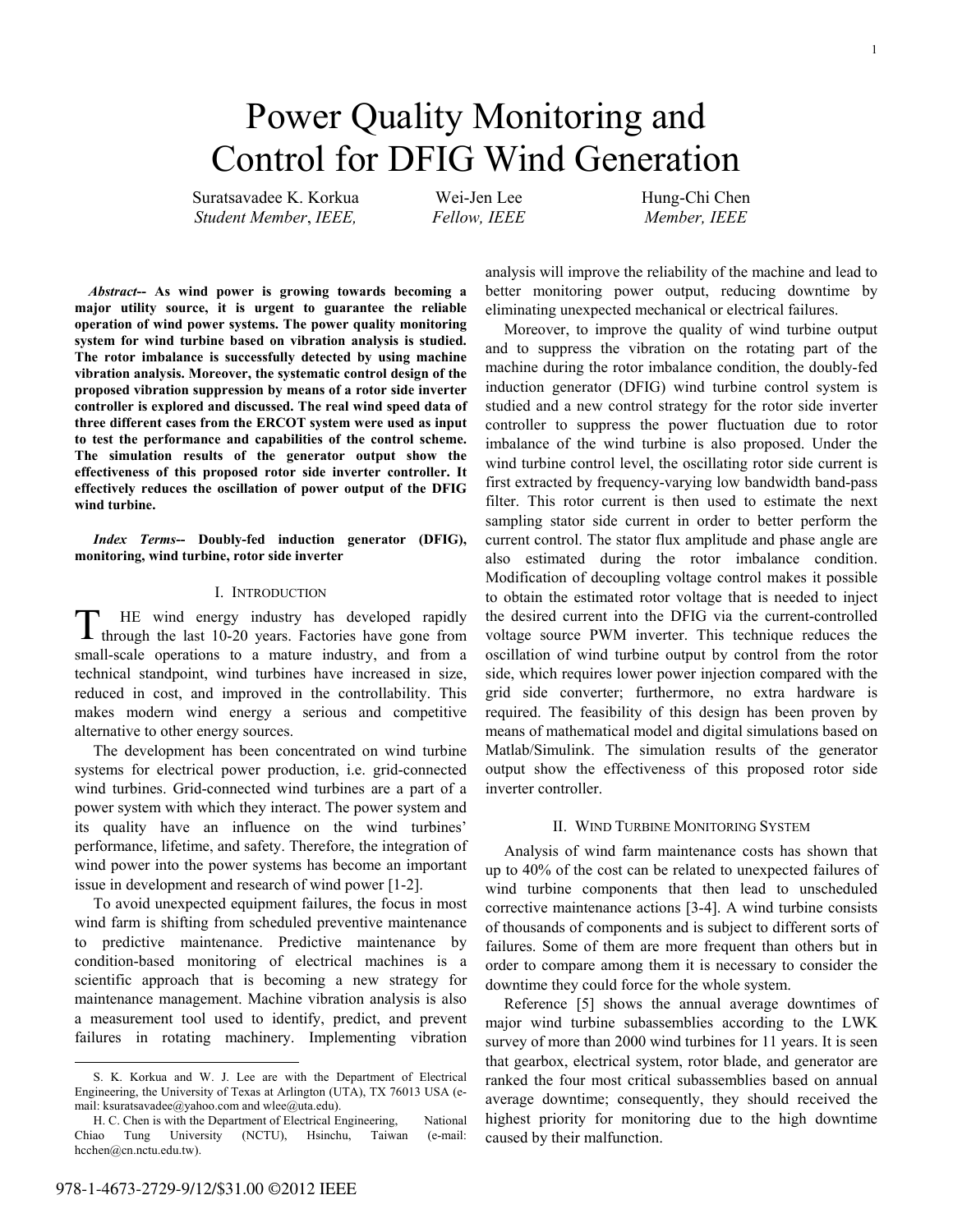In this work, we mainly focus on the monitoring of wind turbines, as mechanical components account for the majority of wind turbine equipment, and vibration monitoring is thus a key component of this condition based monitoring system. The vibration signals carry information about structural resonance and other components in the machine by means of vibration transducer. When the machine is in good condition and is running under normal operating conditions, it produces a certain vibration pattern specific to its vibration behavior and character, but as degradation starts in, the characteristics of the vibration signals changes. The goal for this research is not only to monitor the machine health of wind turbine system, but also to develop a control method for doubly-fed induction generators (DFIG) that addresses the issues associated to the rotor imbalance condition of the generator.

Rotor imbalance is a mechanical disturbance related problem. It is a condition where there is more weight distributed on one side of a rotating part of the rotor than on the other side. It might be caused by wind wheel unbalances, shaft imbalances, or mechanical looseness. This kind of event will directly cause oscillation on the output signal of the generator such as generated output power, current, and voltage.

## *A. Vibration Sensor Equipment*

In the wind power industry, vibration monitoring is used primarily to detect faults in mechanical components such as the bearings and gears installed inside the wind turbine nacelle. Modern type wind turbines are mainly based on rotational components. Therefore, measurement of vibration on component housings and structural oscillation will yield data for calculating characteristic values by means of advanced condition monitoring and fault prediction algorithms. Figure 1 shows a possible configuration of sensors installed on the drive train [6]. The type of sensor depends more or less on the frequency range relevant for the monitoring.



Fig. 1. Common Sensor Configurations for Wind Turbine

The mounting positions of the sensors are indicated with labels 2, 3 and 4. These positions allow the measurement of the nacelle oscillation modes. For monitoring of the gearbox, bearing, and generator conditions, the vibration sensors operating at a frequency range from 1 Hz to 20,000 Hz will be used to measure the vibration induced by gearwheels, bearings, and rotating part of generators. Labels 5 and 6 show an example for the position of the gearbox and generator vibration sensors.

# *B. Machine Vibration Analysis*

Using vibration analysis, the presence of a failure, or even an upcoming failure, can be detected because of the increase or modification in vibrations of industrial equipment. Since an analysis of vibrations is a powerful tool for the diagnosis of equipment, a number of different techniques have been developed. In general, there are two main approaches used for processing the signal: time domain and frequency domain. It is important to use the method that is best suited for each particular piece of equipment.

## **Implementation of Root Mean Square**

The RMS value of the vibration signal is used for primary investigation of the machine health. The RMS values will be used to detect the severity of the abnormal condition. These values could also be used as input to training the neural network based fault classifier.

# **Implementation of Crest factor**

The crest factor is the ratio of the peak value of the vibration signal to the RMS value. The purpose of the crest factor calculation is to give the analyst a quick idea of how much impacting is occurring in a waveform. It is meaningful where the peak values are reasonably uniform and repetitive from one cycle to another. Crest factor is often used to indicate faults in the rolling element bearings. The values of the crest factor of the vibration signal in the healthy case will be used as a baseline condition in monitoring system. Using both the RMS value and the crest factor for the machine health diagnostic may increase the overall system performance for health monitoring systems.

# **Implementation of Spectrum Analysis**

The Fast Fourier Transform (FFT) algorithm is used to extract some useful features of the vibration signal, and the set of frequency components related to different types of faults can thus be obtained. In order to achieve the earliest possible recognition of a fault in the machine, a comparison of the spectrum of the machine with the spectrum of the healthy case must be performed. The amplitudes of the frequency components can be used to specify the degree of fault for various operating conditions.

The vibration signal information will be sampled and stored in the computer memory. Both the time domain and frequency domain approach will be used to obtain the machine's health condition. All the techniques mentioned here for signal analysis and processing can be implemented by MATLAB software. Based on the vibration spectrum analysis, it is normally straightforward to locate the mechanical rotational frequency by monitoring the vibration spectrum and finding the most significant peak in the expected rotational frequency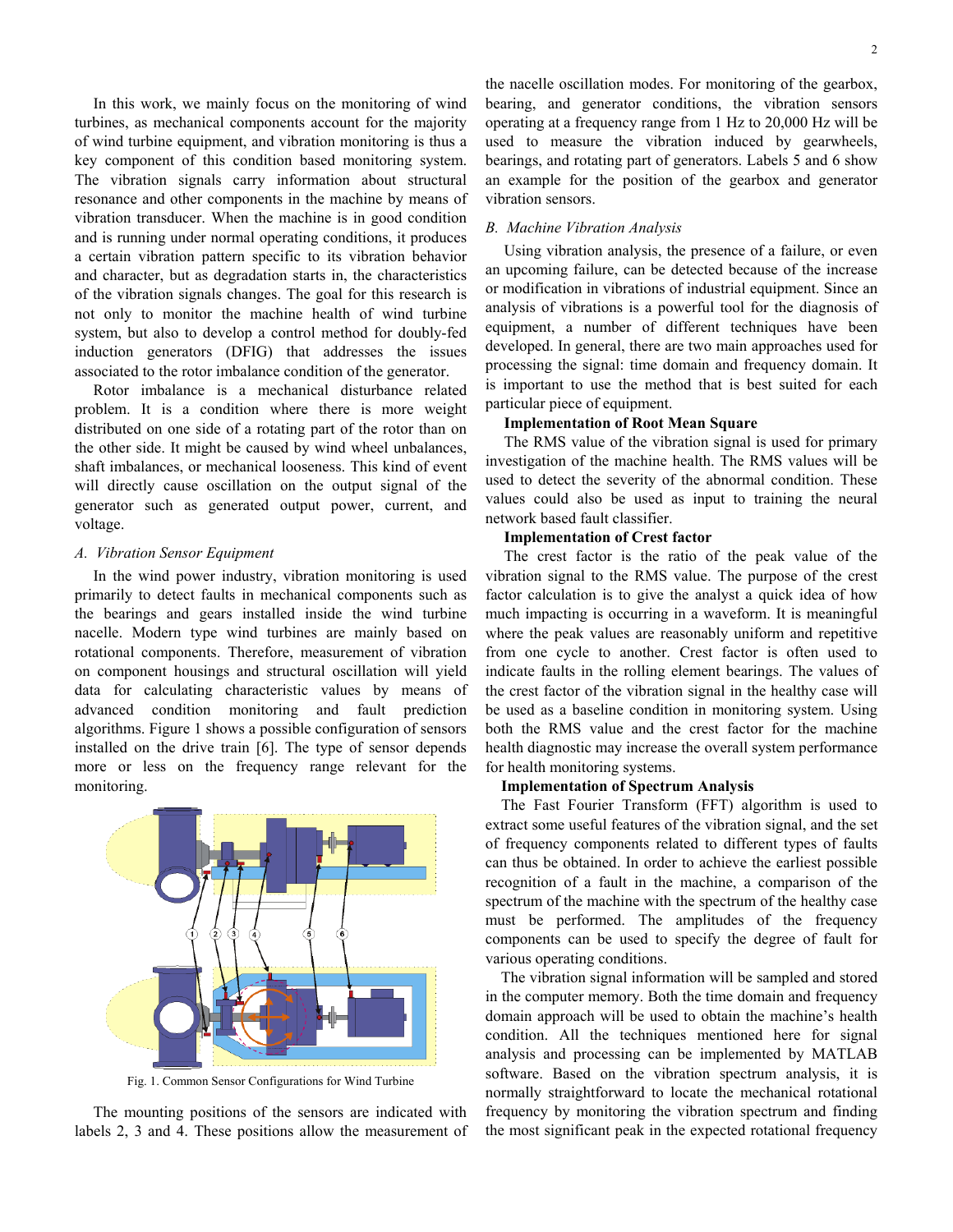range. This peak amplitude at the rotational frequency serves as the rotor imbalance indicator for the monitoring system. Furthermore, the amplitude of this frequency component reveals the severity level of the rotor imbalance fault [7-9]. A block diagram of the proposed severity detection of rotor imbalance is shown in Figure 2.



Fig. 2. Mechanical vibration analysis for wind turbine monitoring system

## III. OPERATION OF WIND GENERATION SYSTEM

## *A. Overall Control System of DFIG*

In this study, the overall control structure of the wind turbine system consists of an aerodynamic model, a transmission system, a generator model, a DFIG control level block model, and a wind turbine control level block model [10]. As shown in Fig. 3, the stator of the DFIG is connected directly to the incoming AC mains, whereas the wound rotor is fed from the power electronics converter through slip rings. The DC link capacitor that connects the stator and rotor side inverters stores the power obtained from the induction generator for further generation usage.

A wind turbine control level provides reference signals both to the pitch system of the wind turbine and to the DFIG control level. It contains two controllers: Power Controller and Pitch Controller. It generates the active power reference signal for the active power control loop, performed by the rotor side inverter controller in the DFIG control level. A DFIG control level contains the electrical control of the power converters and of the doubly-fed induction generator with a fast dynamic response. It contains two controllers: Grid side converter controller and Rotor side inverter controller.

# *B. Doubly Fed Induction Generator Model*

Using Park's transformation from stationary reference frame to rotating reference frame, the dynamic model for a wound rotor induction machine (DFIG) is defined as follows [11]:



Fig. 3 Configuration of a DFIG wind turbine

 $r_q = P r_{rq} + (W - W_r) r_{rd} + K_r t_{rq}$ 

Stator voltage equations:

$$
V_{sd} = p\lambda_{sd} - \omega\lambda_{sq} + R_s i_{sd}
$$
  

$$
V_{sq} = p\lambda_{sq} + \omega\lambda_{sq} + R_s i_{sq}
$$
 (1)

Rotor voltage equations:

$$
V_{rd} = p\lambda_{rd} - (\omega - \omega_r)\lambda_{rq} + R_r i_{rd}
$$
  
\n
$$
V_{rq} = p\lambda_{rq} + (\omega - \omega_r)\lambda_{rd} + R_r i_{rq}
$$
\n(2)

Stator flux equations:

$$
\lambda_{sd} = (L_{ls} + L_m) i_{sd} + L_m i_{rd}
$$
\n
$$
\lambda_{sq} = (L_{ls} + L_m) i_{sq} + L_m i_{rq}
$$
\n(3)

Rotor flux equations:

$$
\lambda_{rd} = (L_{lr} + L_m) i_{rd} + L_m i_{sd}
$$
\n
$$
\lambda_{rq} = (L_{lr} + L_m) i_{rq} + L_m i_{sq}
$$
\n(4)

The electromagnetic torque, the power and reactive power equations may be written as:

$$
T_s = -\frac{3}{2} p(\lambda_{sd} i_{sq} - \lambda_{sq} i_{sd})
$$
  
\n
$$
P_s = \frac{3}{2} (V_{sd} i_{sd} + V_{sq} i_{sq})
$$
  
\n
$$
Q_s = \frac{3}{2} (V_{sq} i_{sd} + V_{sd} i_{sd})
$$
\n(5)

## IV. THE PROPOSED ROTOR SIDE INVERTER CONTROLLER

The proposed method intends to design a control strategy using the rotor side inverter to help reduce the oscillation of the wind turbine's output when rotor imbalance affects the generator. The current control approach considering a vector oriented control (VOC) philosophy in the d-q reference frame is applied. The rotor side inverter controls independently the active and reactive power. The power is controlled indirectly by controlling the rotor current. In this control scheme, the rotor side inverter is controlled in a synchronously rotating dq axis reference frame, with the d-axis oriented along the stator-flux vector position as shown in Fig. 4. In this way, a decoupled control between the electrical torque and the rotor excitation current is also obtained [12].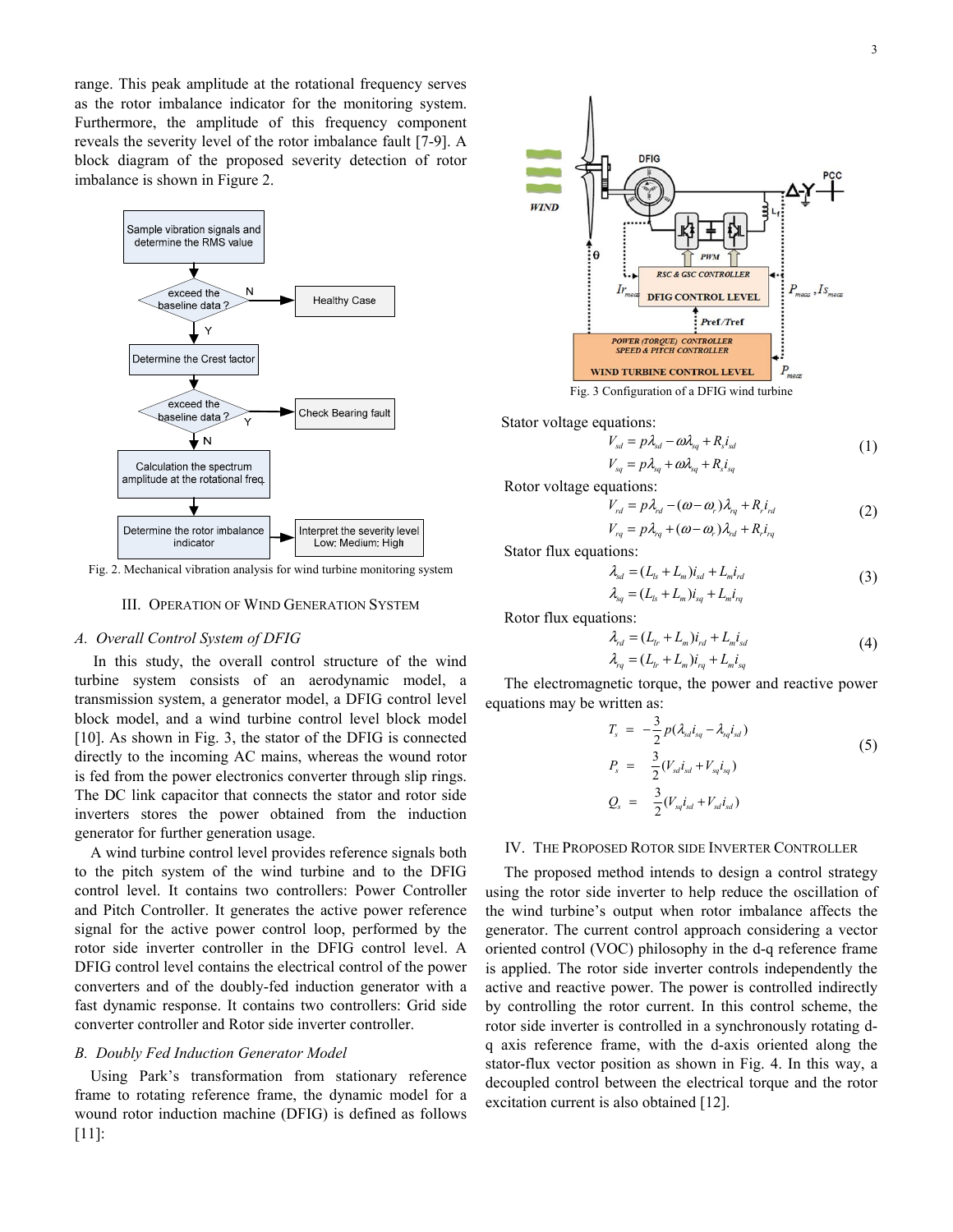

The layout of the proposed control structure of the rotor side inverter controller is shown in Fig. 5. The current control approach considering a vector oriented control (VOC) philosophy in the d-q reference frame is applied. As depicted in Fig. 5, under normal power-speed control from wind turbine control level and combining the stator flux amplitude/phase angle estimator with oscillating current extraction, the current components at the oscillating frequency were extracted. This rotor current is also used to estimate the next sampling stator side current in order to better perform the current control. Modification of decoupling voltage control makes it possible to obtain the estimated rotor voltage that is needed to inject the desired current into the DFIG via the current-controlled voltage source PWM inverter.



Fig. 5. Proposed control structure of the rotor side inverter controller

#### *A. Stator Flux Magnitude and Phase Angle Estimation*

From the coordinate of stator flux on d-q reference frame, the expression of the stator flux magnitude ( $|\lambda_{s}|$ ) can be defined as

$$
\lambda_{sd} = \int (V_{sd} - R_s i_{sd}) dt
$$
\n
$$
\lambda_{sq} = \int (V_{sq} - R_s i_{sq}) dt
$$
\n
$$
|\lambda_s| = \sqrt{(\lambda_{sd})^2 + (\lambda_{sq})^2}
$$
\n(6)

The phase angle  $(\theta_e)$  is calculated by

$$
\theta_e = \tan^{-1} \frac{\lambda_{sq}}{\lambda_{sd}} \tag{7}
$$

## *B. Oscillating Rotor Current Extraction*

In order to keep all other frequency current components, the frequency-varying band-pass filter is used to extract only the oscillating current component at a particular frequency. This will come to effect only in the presence of the rotor imbalance. It is designed to have large gain at the known disturbance frequency (oscillating frequency) but also have a negligible effect at all other frequencies. The oscillating frequency can be determined by the fault detection. The harmonics of rotor imbalance can be modeled as an integer multiple of rotating frequency [13]:

$$
f_{\rm vib} = k \left[ f_s \left( \frac{1 - s}{P} \right) \right] \tag{8}
$$

where  $f<sub>s</sub>$  is stator side frequency, *k* is the integer number, *P* is the number of pole pair, and *s* is the slip.

This current extraction is done by using a high-Q second order band-pass filter. For a second-order low bandwidth band-pass filter the transfer function is given by

$$
H(s) = \frac{H_0 \beta s}{s^2 + \beta s + \omega_0^2} \tag{9}
$$

where  $\beta$  is Bandwidth,  $\omega_0 = 2\pi f_0$  is Center/Natural frequency,  $H_0$  is Maximum amplitude of the filter

## *C. Stator Side Current Estimation*

Since the aim of this research is to suppress the vibration which causes the harmonics at a certain frequency of stator current, this event is considered as one kind of disturbance. In order to operate this proposed rotor side inverter controller during this event, the stator side current estimator is integrated into this controller. The objective of this part will be focused on finding a relationship between the state space variables that could permit prediction of the behavior of the DFIG under disturbance conditions.

The current estimator will predict the dynamic stator current in a d-q rotating reference frame by estimating the stator current vector from the rotor side current vector [14]. The predicted output response of the stator current should be closed to the real stator current and should have fast dynamic response. Once the stator current vector is correctly estimated by calculating from the rotor side current vector, any unwanted signal due to disturbance can be suppressed by applying proper controlling signals from the rotor side inverter.

First, considering that the dynamic voltage equation of the rotor is linear and assuming that the magnetic circuit of DFIG is linear, by applying the Laplace transformation, we can obtain the stator current on the d-q rotating frame as follows;

$$
i_{sd} = \frac{(L_s s + R_s) V_{sd} + \omega_s L_s V_{sq}}{L_s^2 s^2 + 2L_s R_s s + R_s^2 + \omega_s^2 L_s^2} - \frac{(L_s s^2 + R_s s + \omega_s^2 L_s) L_m i_{rd} - R_s \omega_s L_m i_{rq}}{L_s^2 s^2 + 2L_s R_s s + R_s^2 + \omega_s^2 L_s^2}
$$
(10)  

$$
i_{qs} = \frac{(L_s s + R_s) V_{qs} - \omega_s L_s V_{sd}}{L_s^2 s^2 + 2L_s R_s s + R_s^2 + \omega_s^2 L_s^2} - \frac{(L_s s^2 + R_s s + \omega_s^2 L_s) L_m i_{rq} + R_s \omega_s L_m i_{rd}}{L_s^2 s^2 + 2L_s R_s s + R_s^2 + \omega_s^2 L_s^2}
$$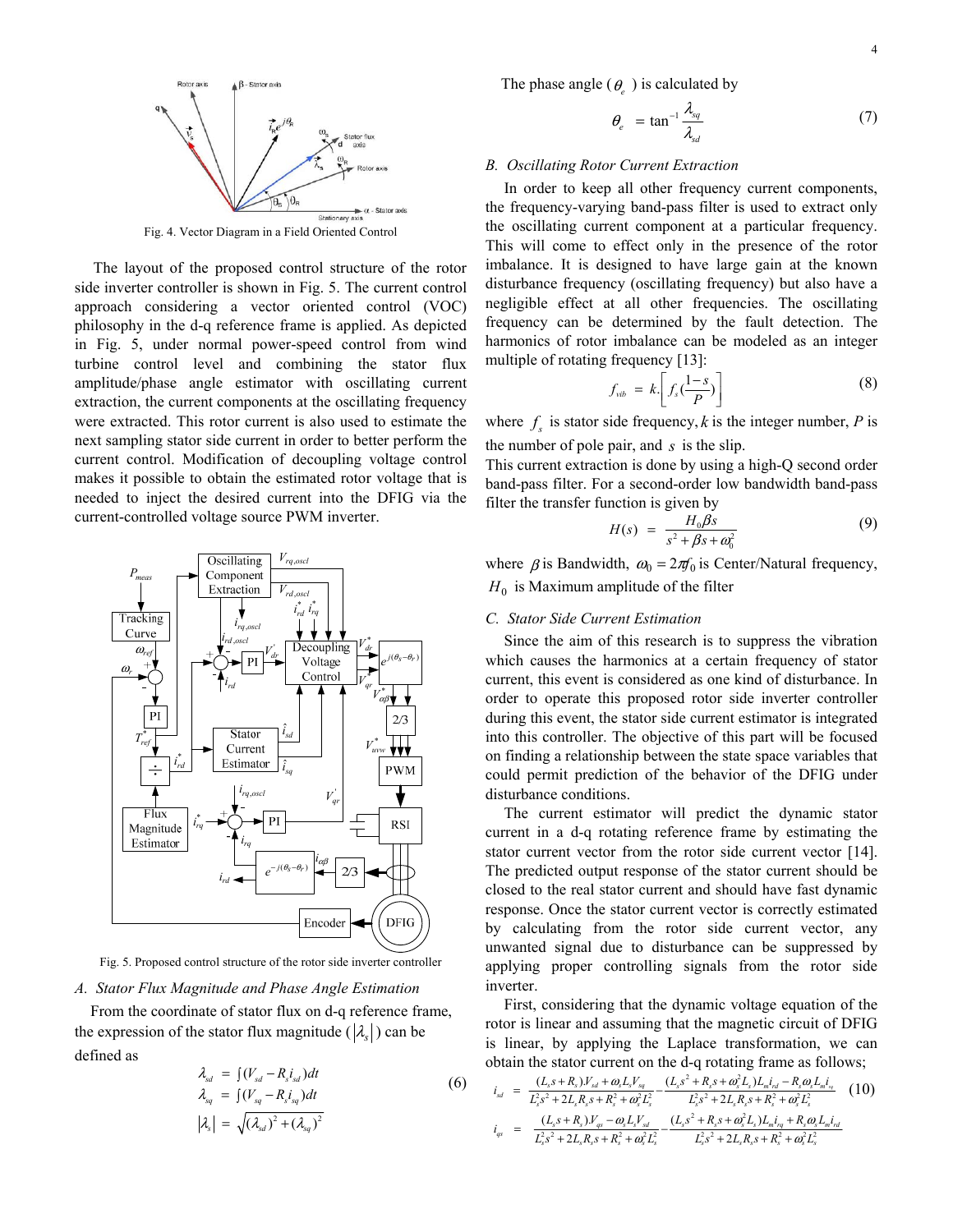By considering that the stator flux is aligned with the d-q reference frame in a field oriented control system, and hence its quadrature component is zero. Assuming that the leakage inductance is low, the stator voltage vector can be considered to be almost aligned with the q-axis. Therefore, in the steady state, the current in the stator windings can be written as:

$$
i_{sd} = \frac{1}{\omega_s L_s} V_{sq} - \frac{L_m}{L_s} i_{rd}
$$
  
\n
$$
i_{sq} = \frac{R_s}{\omega_s^2 L_s^2} V_{sq} - \frac{L_m}{L_s} i_{rq}
$$
\n(11)

From the above equation, since the inductive reactance is much greater than the stator resistance it can be concluded that the stator's voltage term tends to zero. This equation can be reduced and the predicted stator current on d-q component as shown below:

$$
\hat{i}_{sd} = \frac{1}{\omega_s L_s} V_{sq} - \frac{L_m}{L_s} i_{rd}
$$
\n
$$
\hat{i}_{sq} = -\frac{L_m}{L_s} i_{rq}
$$
\n(12)

## *D. Modified Decoupling Voltage Control*

The aim of this analysis is to control the d-q current components carried out for the rotor side inverter. Using a stator flux-oriented approach, implementation with the current-controlled PWM converter requires a decoupling control scheme [15].

By defining the leakage factor of the induction machines as

$$
\sigma = 1 - \frac{L_m^2}{(L_{ls} + L_m)(L_{lr} + L_m)}
$$
(13)

Substituting this leakage factor equation into rotor flux equations:

$$
\lambda_{rd} = \sigma L_s i_{rd} + \frac{L_m}{L_s} \lambda_{sd} \tag{14}
$$

$$
\lambda_{rq} = \sigma L_r i_{rq}
$$

Applying these flux equations and rearranging the d-q rotor voltage equations, we obtain the following;

$$
V_{rd} = R_r i_{rd} + \sigma L_r \frac{di_{rd}}{dt} - \omega_{slip} \sigma L_r i_{rq}
$$
  
\n
$$
V_{rq} = R_r i_{rq} + \sigma L_r \frac{di_{rq}}{dt} + \omega_{slip} (\sigma L_m i_{ms} + \sigma L_r i_{rd})
$$
\n(15)

The current errors on both d-q components are processed by PI controller to give  $V_{rd}$ , and  $V_{rq}$  respectively. This voltage output can be formed as follow;

$$
V_{rd} = R_r i_{rd} + \sigma L_r \frac{di_{rd}}{dt}
$$
  
\n
$$
V_{rq} = R_r i_{rq} + \sigma L_r \frac{di_{rq}}{dt}
$$
\n(16)

Since this system needs to adapt to disturbance condition and we want to ensure good tracking of the current control with fast dynamic response, the above decoupling voltage equations need to be modified. In order to perform a better current control and obtain a more accurate reference voltage command, the compensation terms are added to the reference voltages, making it possible to achieve decoupled performance of stator flux-oriented control of rotor side inverter controller. The predicted stator current which estimated from rotor side current components will also be taken into account. In order to eliminate the harmonics of current components at the oscillating frequency, the compensation voltage calculated from oscillating current extraction will be added. Finally, the modified reference voltages command can be represented in these following equations;

$$
V_{rd}^{*} = V_{rd}^{'} + i_{rd}^{*} R_{r} - \omega_{slip} (L_{r} i_{rd}^{*} + L_{m} \hat{i}_{sd}) + i_{rd\_oscill} R_{r}
$$
  
\n
$$
V_{rq}^{*} = V_{rq}^{'} + i_{rq}^{*} R_{r} + \omega_{slip} (L_{r} i_{rq}^{*} + L_{m} \hat{i}_{sq}) + i_{rd\_oscill} \omega_{slip} L_{r}
$$
\n(16)

As mentioned, a current-controlled voltage source PWM inverter is chosen in this study. In order to control the generator current output, this inverter will force the rotor current to follow their reference signals in both on d-q reference frame via the required reference voltages  $(V_{rd}^*, V_{rq}^*)$ 

by injecting at the rotor windings.

## V. SIMULATION SETUP AND RESULTS

The proposed control of the rotor side inverter was verified on a 9MW wind farm with GE1.5MW doubly fed induction generator (DFIG) through computer simulation. It is assumed that the DFIGs in the wind farm act coherently. All machine parameters and aerodynamic characteristic of this device are presented in Table I.

TABLE I 9-MW WIND FARM PARAMETERS IN THIS STUDY

| Parameter (Unit)                 | Value |
|----------------------------------|-------|
| Nominal power (MVA)              | 9     |
| Rated voltage (V)                | 575   |
| Nominal frequency(Hz)            | 60    |
| Stator resistance (p.u.)         | 0.007 |
| Stator leakage inductance (p.u.) | 0.171 |
| Magnetizing inductance (p.u.)    | 2.9   |
| Rotor resistance (p.u.)          | 0.005 |
| Rotor leakage inductance (p.u.)  | 0.156 |
| Number of pairs of poles         | 2     |
| Nominal DC voltage (V)           | 1200  |

The system performance and capabilities of the discussed control strategy were tested under different operating conditions such as normal operation and under rotor imbalance conditions. Simulation of this proposed control strategy was carried out on MATLAB/Simulink. Three events of real wind speed were used as wind speed input; wind ramp up, wind ramp down, and a wind gust event. To perform the vibration suppression of the DFIG, the rotor imbalance condition is introduced into the wind turbine system.

#### *A. Instantaneous Wind Ramp up Event*

As shown in Fig. 6, on February 25th, 2008, the wind speed in the ERCOT system was suddenly ramped up and resulted in the wind generated power output jumping from 235 MW to 521 MW in 18 seconds. To perform the proposed control capability of rotor side inverter controller during this wind event, the rotor imbalance condition will be introduced into the system at  $t=5$  second and the vibration suppression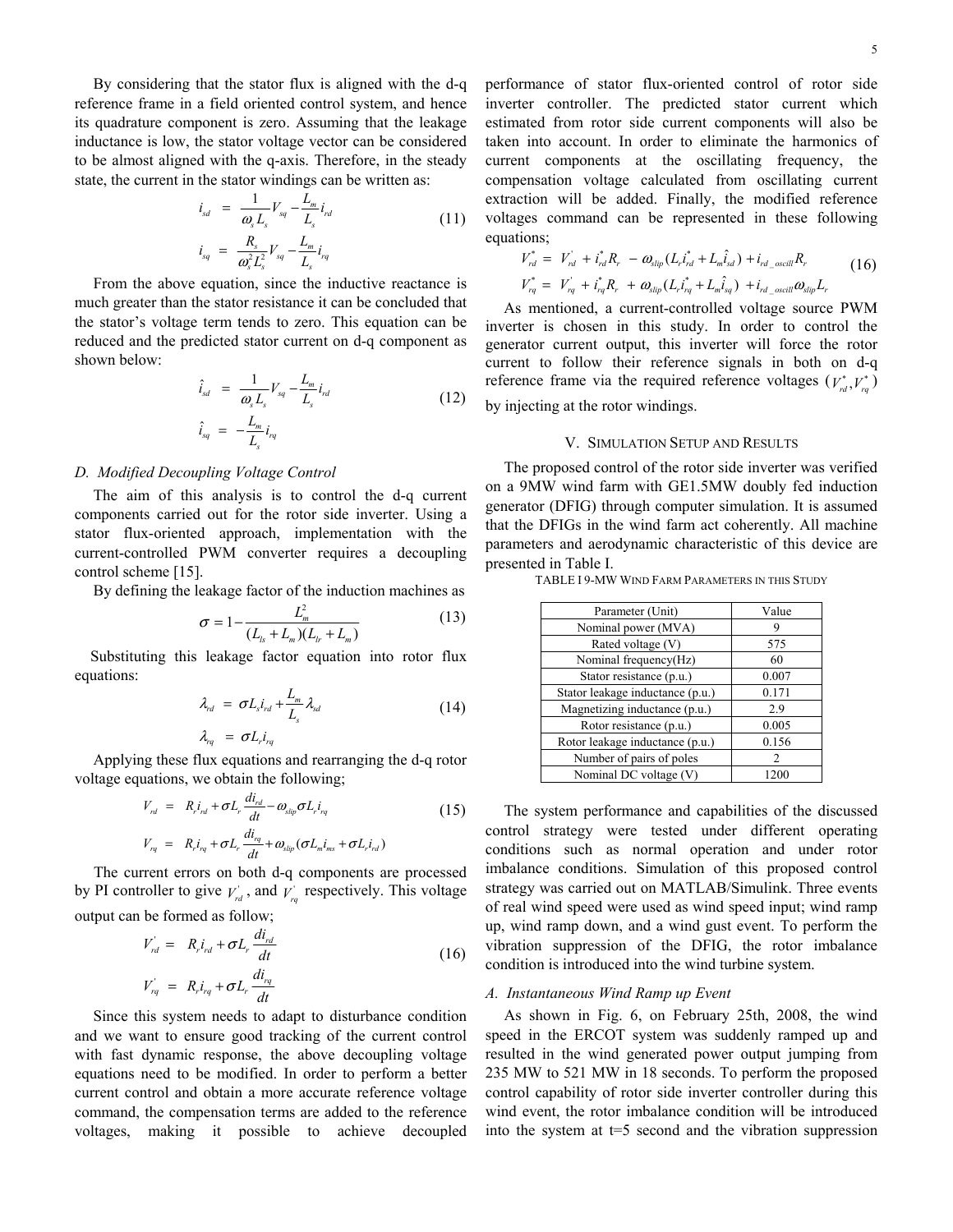

The simulation results, depicted in Fig. 6, show the response of the wind speed, generator speed, generated power and torque during the wind ramp up event. When the rotor imbalance occurs at  $t=5$  second, the power output and torque starts to oscillate which we can see from the zoomed version results in Fig. 7. The oscillating frequency varies due to the real wind speed. Later at  $t=10$  second, vibration suppression scheme is applied. The control system takes less than 500 ms to control the current of the stator side. Fig. 8 illustrates the DFIG behavior both before and after the suppression. The stator current flowing to the grid is back to sinusoidal waveform after suppression. The simulations confirm effectiveness of the proposed scheme during the wind ramp up event.



Fig. 7. Simulation Results of Wind Speed (m/s), Generator Speed (p.u.), Generated Power Output (MW) and Electromechanical Torque (p.u.) responded on Wind Ramp up Event



Fig. 8. Simulation Results of Generated Power Output (MW): Before and After Suppression



Fig. 8 Simulation Results of Generated Current Output (p.u.) and Zoomed Versions of Current Output (p.u.): Before and After Suppression

# *B. Instantaneous Wind Ramp down Event*

As shown in Fig. 9, on February 28th, 2008, the wind speed in the ERCOT system was suddenly ramped down and resulted in a wind generated power output decrease of 243 MW in 14 seconds.



The simulation results, depicted in Fig. 10, show the response of the wind speed, generator speed, generated power and torque during the wind ramp down event. Under the wind turbine control level, we can see that the wind turbine can perform following the wind speed profile.



Fig. 10. Simulation Results of Wind Speed (m/s), Generator Speed (p.u.), Generated Power Output (MW) and Electromechanical Torque (p.u.)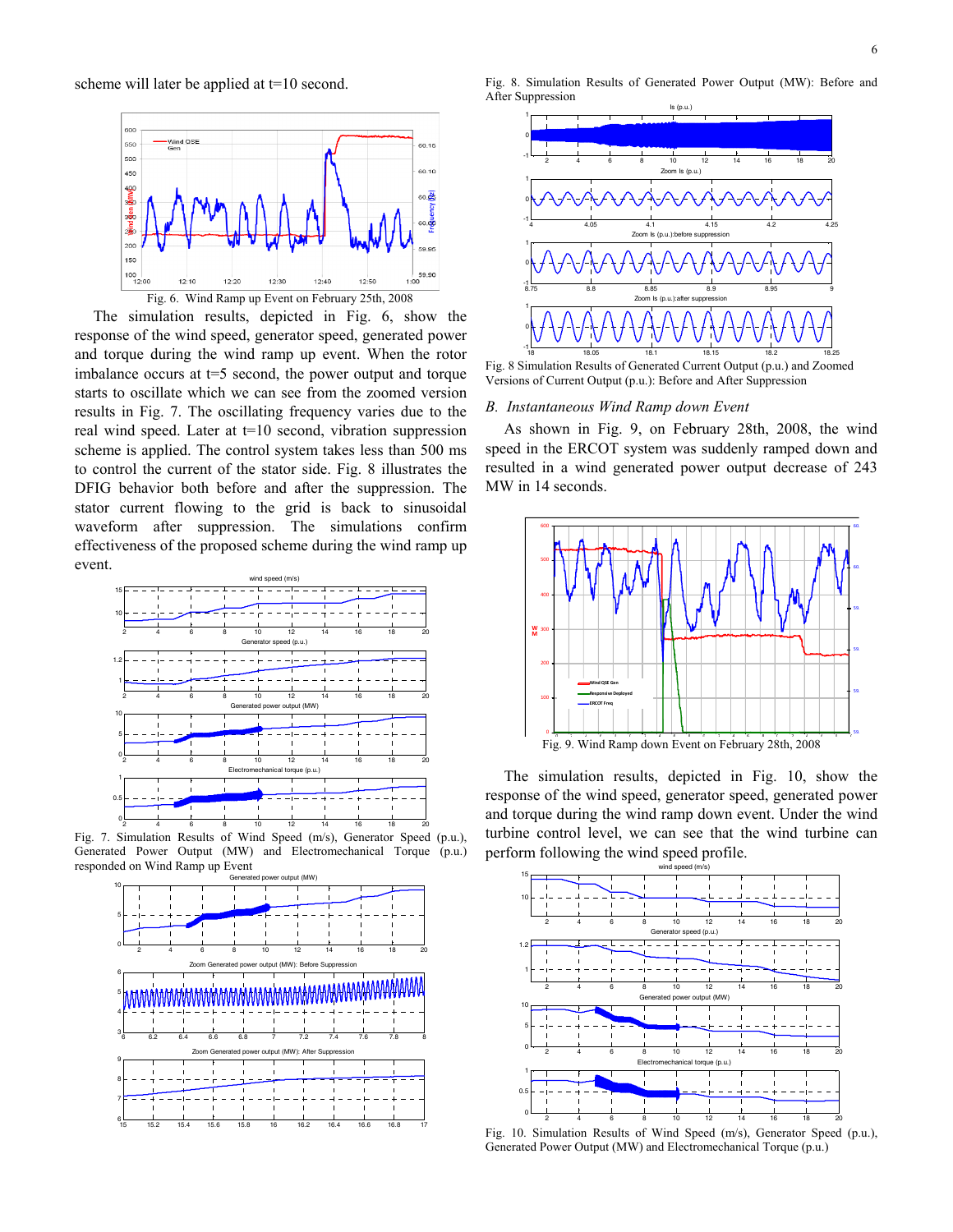When the rotor imbalance occurs at  $t=5$  second, in Fig. 11 the power output and torque starts to oscillate which we can see. It is shown that after suppression, the stator current flowing to the grid is back to sinusoidal waveform. The simulations confirm that the proposed scheme performs well during the wind ramp down event.



Fig. 11. Simulation Results of Generated Power Output (MW): Before and After Suppression



Fig. 12. Simulation Results of Generated Current Output (p.u.) and Zoomed Current Output (p.u.) Before and After Suppression

# *C. Wind Gust Event*

As shown in Fig. 13, real wind speed data on March 4th, 2008 is used as a wind gust event input. High fluctuation of this real wind speed occurred during 11:39 PM until 12:08 AM and a 30-second time interval was selected and simulated. The minimum and maximum wind speed during this period is 8.25 m/s and 12.58 m/s, respectively.



To demonstrate the control capability of the proposed rotor side inverter controller during this wind event, the rotor imbalance condition is introduced at t=10 second and the vibration suppression scheme will be applied at t=20 second.



Generated Power Output (MW) and Electromechanical Torque (p.u.)



Fig. 15. Simulation Results of Generated Power Output (MW): Before and After Suppression



Fig. 16. Simulation Results of Generated Current Output (p.u.) and Zoomed Versions of Current Output (p.u.): Before and After Suppression